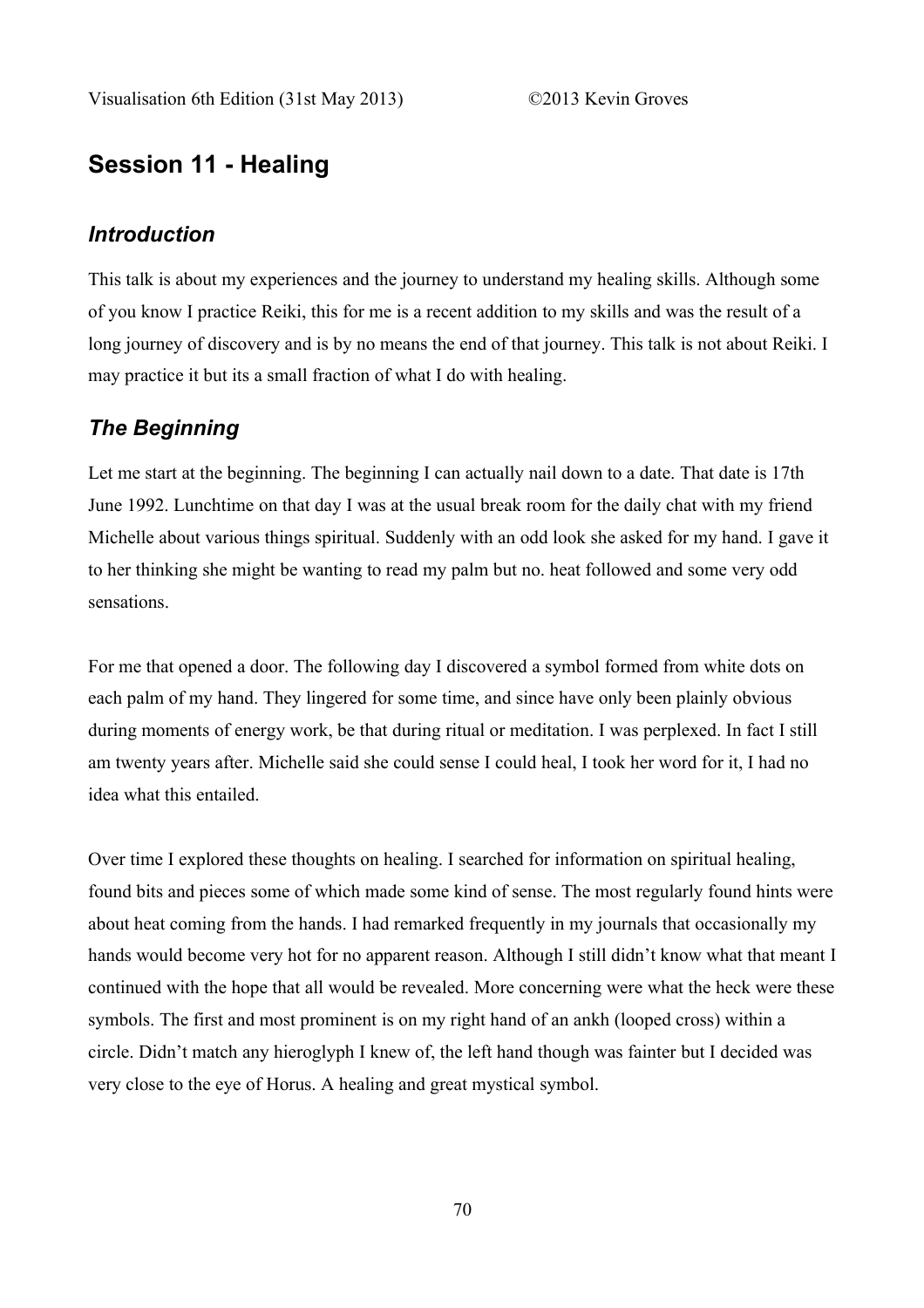#### *Early Methods*

Still what do I do? I found some healing texts on the internet (at the time that the great resource it is now) and I investigated those methods.

From the outset with my hands being hot I followed up on suggestions that self healing could be a good place to start, this I found to be totally ineffective. My hands were hot but what do I do? I put them on myself and felt nothing. Nothing at all. What was supposed to happen? These events were after my goddess had made herself known and we were starting to bind together, although our connection was unreliable, I still had much to learn on how to communicate with her, I learnt much but on the subject of healing which I would frequently ask her about seeing she is known as a great healer, all I got was silence. No clues. It was frustrating.

These texts though I had better success from. They in fact, looking at it fitted the skills I was developing at the time. Being visualisation and projection. These were based around non contact healing. The first was for self healing where I would sit in a chair with an empty chair before me. I would then create a duplicate of myself in the empty chair and then visualise the pain moving from me to this duplicate. Once I feel all has gone then I would dissolve that duplicate image. That for me worked well. Another was for me to imagine pushing my hand inside my body and pulling out the pain for pushing into the ground. That worked OK. Fine, this was not too bad but being the scientific objective type I wanted to make sure I wasn't imagining things.

### *First Non-Self Healing*

A few years later I had a chance. My first real attempt at healing someone else. I was at a party and a friend was feeling very down (boyfriend trouble). I was by now well aware of the empathic skills I had (a significant attribute for a healer and one that I've noticed is commonly leads to people seeking this path). I thought hard on how to can I help her using these previous experiences I have had. I don't recall how I know this, again still early in my connection with my goddess and maybe I wasn't aware but I am now that sometimes she puts thoughts directly into my mind. Maybe in this case it was her who gave me this idea. It certainly felt right and I knew it was the thing to do. I gave her a ring I was wearing and asked her to take it, hold it for a while and then give it back. I felt this was right perhaps calling on contagious magic principles of maintaining connection after contact.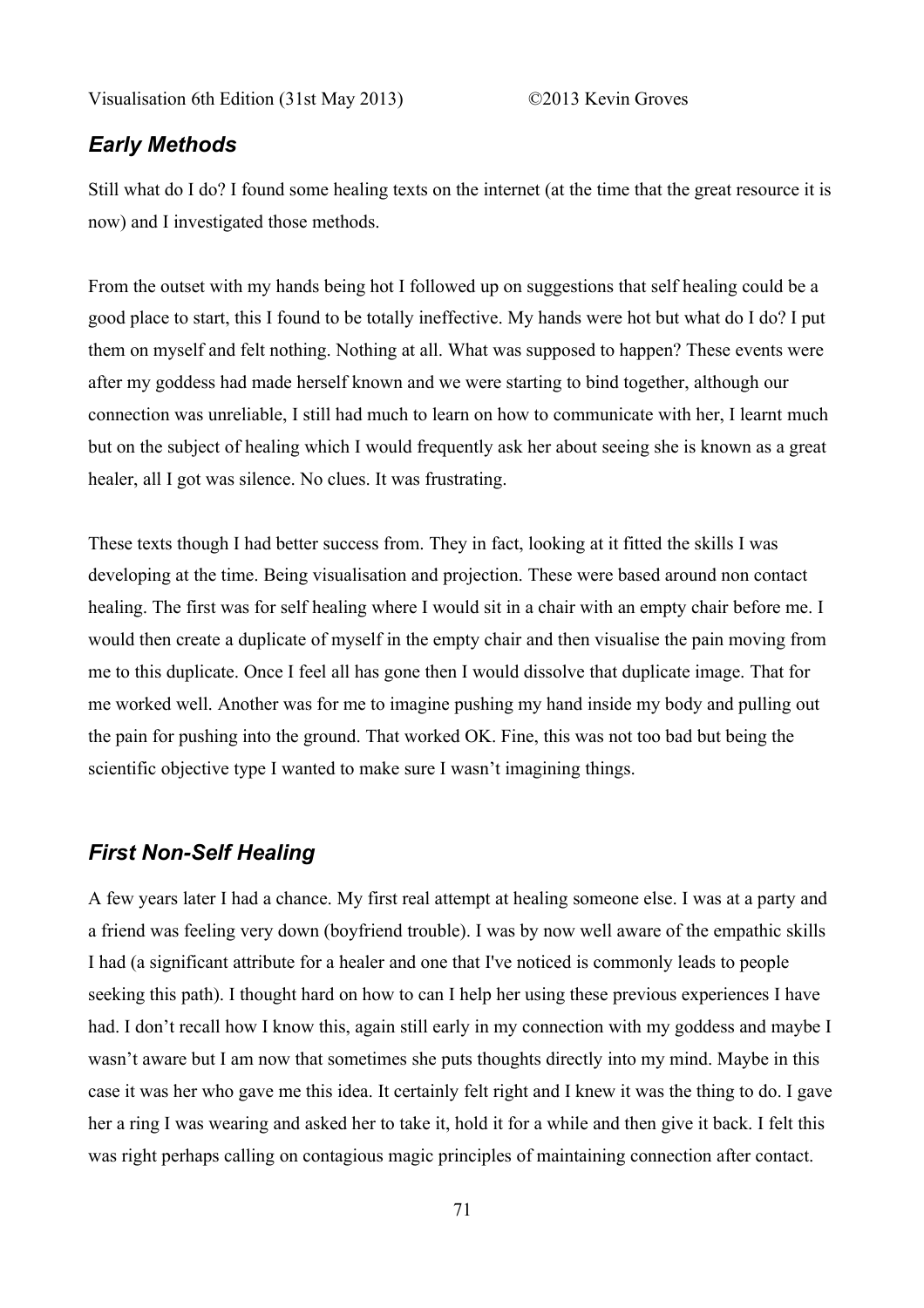Once I had the ring back I relaxed and could then feel my friends emotions (empathic connection achieved)? Feeling her pain desired to take it away and pushed it through the ground. I pulled it all out. I do remember feeling a bit drained, exhausted, again I had no idea what I was doing. I wasn't aware if my goddess has taking any part in this, or if it was just me doing it. But then it was all gone from her and I consciously released the connection. She had no idea what I was doing but when I said all was done she immediately replied she felt good and thanked me. Although that appeared successful I think it only lasted a few hours before she returned feeling down.

That was my first and the points I noted then and after was that I did the healing without physical hands on working. Empathic skills were used and possibly some channelling of the pain. Still no real idea and this was the case for some years after, my goddess was taking me to further and further places with the visualisation and projection and still no clue at all about the symbols or healing. I felt quite at a loss on what to do. I researched, talked, dug in so many places for clues. Nothing, it was as if my goddess thought it of no importance.

#### *Development Of Distant Healing*

Several years later another set of events came my way that took me to further interesting concepts around this area of distant healing. A friend was in a dark emotional place because of a pending divorce. We had already discussed our paths and I suggested that I meet her in dream and see if that can help her in some way. She was doubtful but accepted the offer as she was in dire straits.

I went to her in dream, discussed a few things and on return I fired an email to her describing the conversation and the room I saw. She was shocked to say that it was spot on. But she tried to explain things away that there must have been something to explain it. Well I never delete email. I checked and could find no mention in particular of descriptions of her house or that room. We continued this for a short short time, we were good friends and she felt the support I was giving helped her in a time of crisis. Now perhaps not healing as such its helped her, it brought her comfort. Is that not what healing is about no matter how it is done? A kind word or a hand on the shoulder may not be magical or spiritual but it can have a significant effect on someone.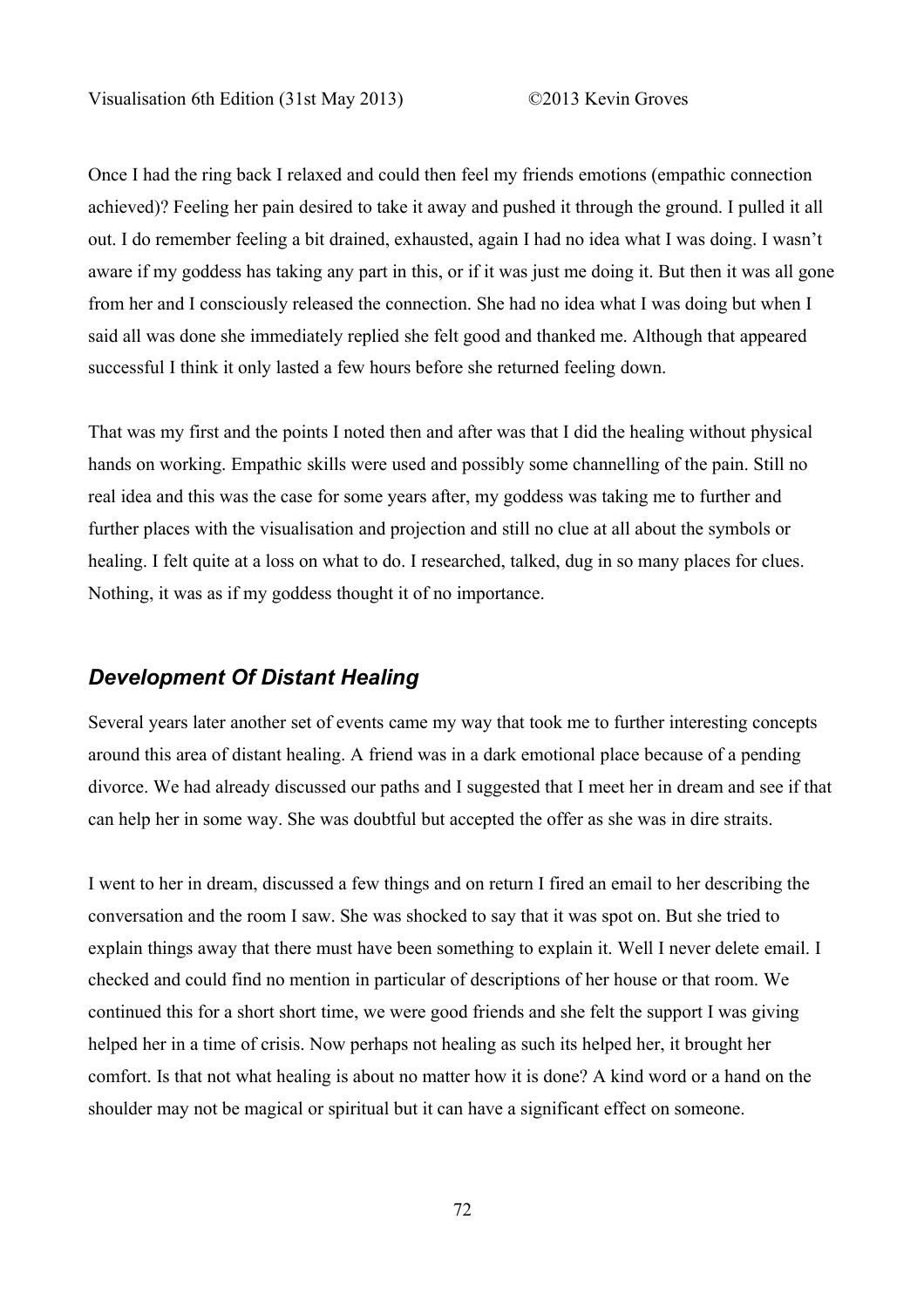Again after this still no idea about the symbols or how to heal in the popular sense.

The years went by with no other events to note, my path was going in another direction and healing wasn't a part of it until around 2005 I find another piece to my puzzle. I encounter a virtual reality system called second life. Now a lot happened there but in relation to healing something quite amazing frequently occurred.

At this stage in my path the connection with my goddess was well established and I was enjoying a very strong and deep relationship with her. The level of communication was now good. Even so I have no idea how these healing events started, but on a number of occasions while chatting with odd people on Second Life I would suddenly feel heat in my hands and around me. Then I would sense my goddess coming forward and showing interest in the person I was talking to, conversation would then round on my path and the connection I have with my goddess Selket and somehow, these people would explain they have a problem.

At this my goddess would get excited and I would feel the nudge to ask them more and if there is anything I could do to help. Every time I would feel my goddess guiding my thoughts on how to reply and help them. At first most of these were perhaps psychological or emotional but as time went past I would encounter people with more physical ailments and the same would happen although in these cases words had little effect. Instead I would feel Selket suggest that I should direct energy towards them. No idea what. By now I was aware it wasn't a good idea to channel direct from my own energy, she would want me to just initiate the connection, and she would take it from there. Most of these people I might add were of the craft in one form or another and Selket's advice was to tell them to call her name. When they did wow. I would feel the rush of her through me, I would feel her focus leave me slightly and heat, tremendous heat flow. They would feel that too. Amazing. Of those that had a connection with the craft I must note that this was by far easier than those that had no firm spiritual path.

Still I wasn't quite sure what was going on. I accepted that I was just providing a means for Selket to make a connection, she gave me the idea that even though this person was somewhere on the planet, the fact that as we were talking our minds (or emotions) had already made a connection and it was partly this and partly that she knows roughly where they are (I had already encountered the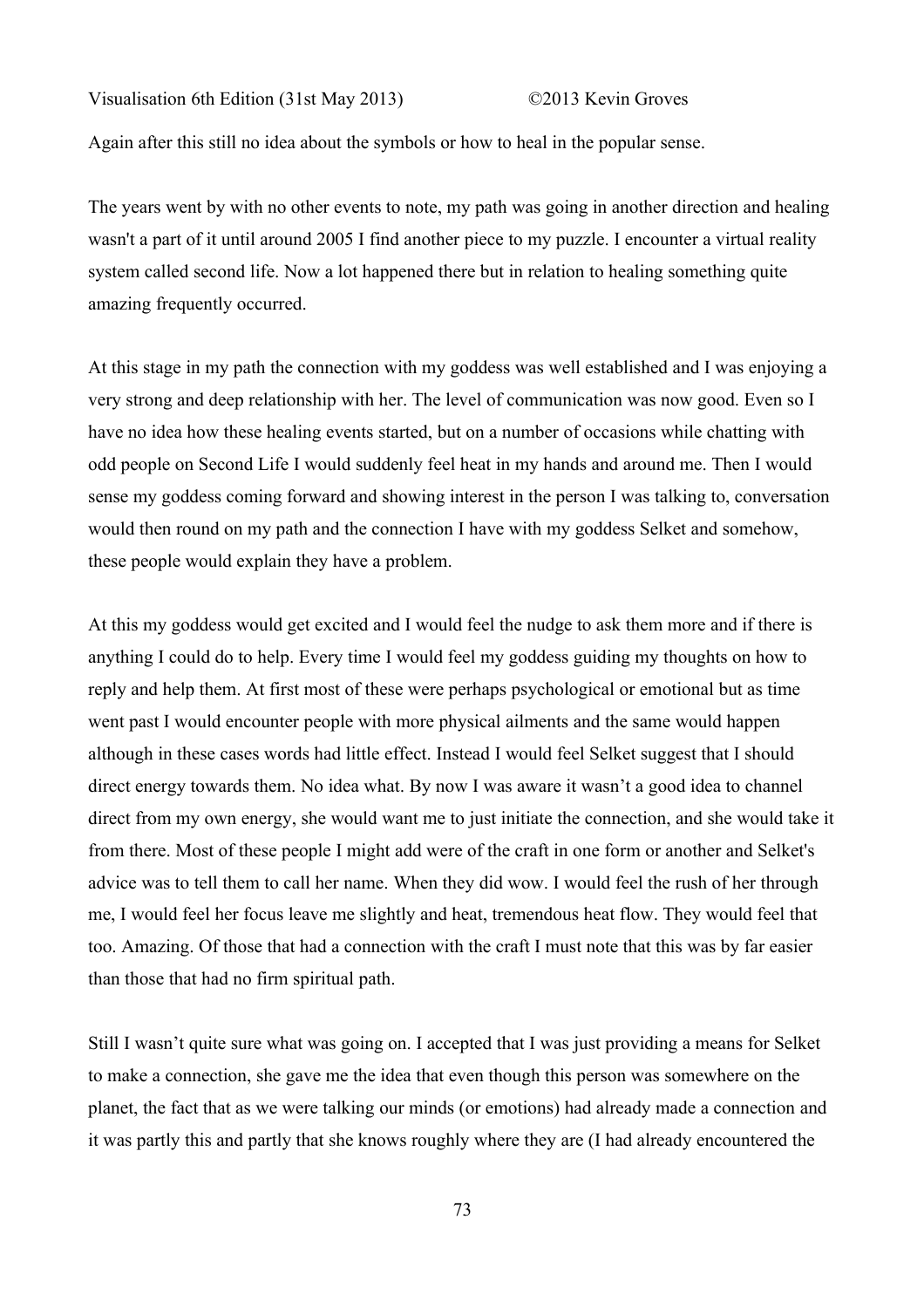extent of her limitations even of a goddess, but thats another story). She said think The Matrix. That seemed enough to answer my questions.

The right place at the right time. That was what mattered. I took this as perhaps the only way I can heal. For a few years I continued this particular method resigned to not really ever answering fully the healing question.

## *A New Path To Learning*

Every once in a while I would dip into the question of this symbols. I've always known they were there for a reason, whatever that reason is would eventually surface. I'm just impatient at times. I couple of years ago I decided to make us of the Children of Artemis forum (17th May 2011 – yes didn't hit me until writing this the coincidence of the date) to ask if anyone had any ideas about these symbols on my hands from the point of view of possible past life tattoos as this was one of the leads I had picked up on through my research.

A few there were very helpful and mentioned Reiki. There was also mention of Seikim Reiki which was around an Egyptian path. That interested me due to my goddess. So not really knowing much about Reiki I investigated. As usual not wanting to take the first explanation as the truth I tried to talk to as many Reiki practitioners as possible, not to tell if any were lying or anything, but to grasp different points of view as its a good idea. People take different approaches. Strangely and very frustratingly I couldn't get to talk to the Seikim practitioners so many things got in the way to us meet.

However I went to a Reiki share with a Japanese based Reiki master. I had no idea what to expect. He was very understanding and we clicked deeply and this felt right. Well the share was most enlighting. And for the first time I truly felt the healing energy that normally flowed past me when Selket went direct to, this time it went through me and it was awesome. As well as that I felt another energy around me which felt different and looked different. With my yes shut I assumed it was the temporary Reiki energy given to me which my master described as white, and the source from my goddess was blue, a colour already well associated with my goddess.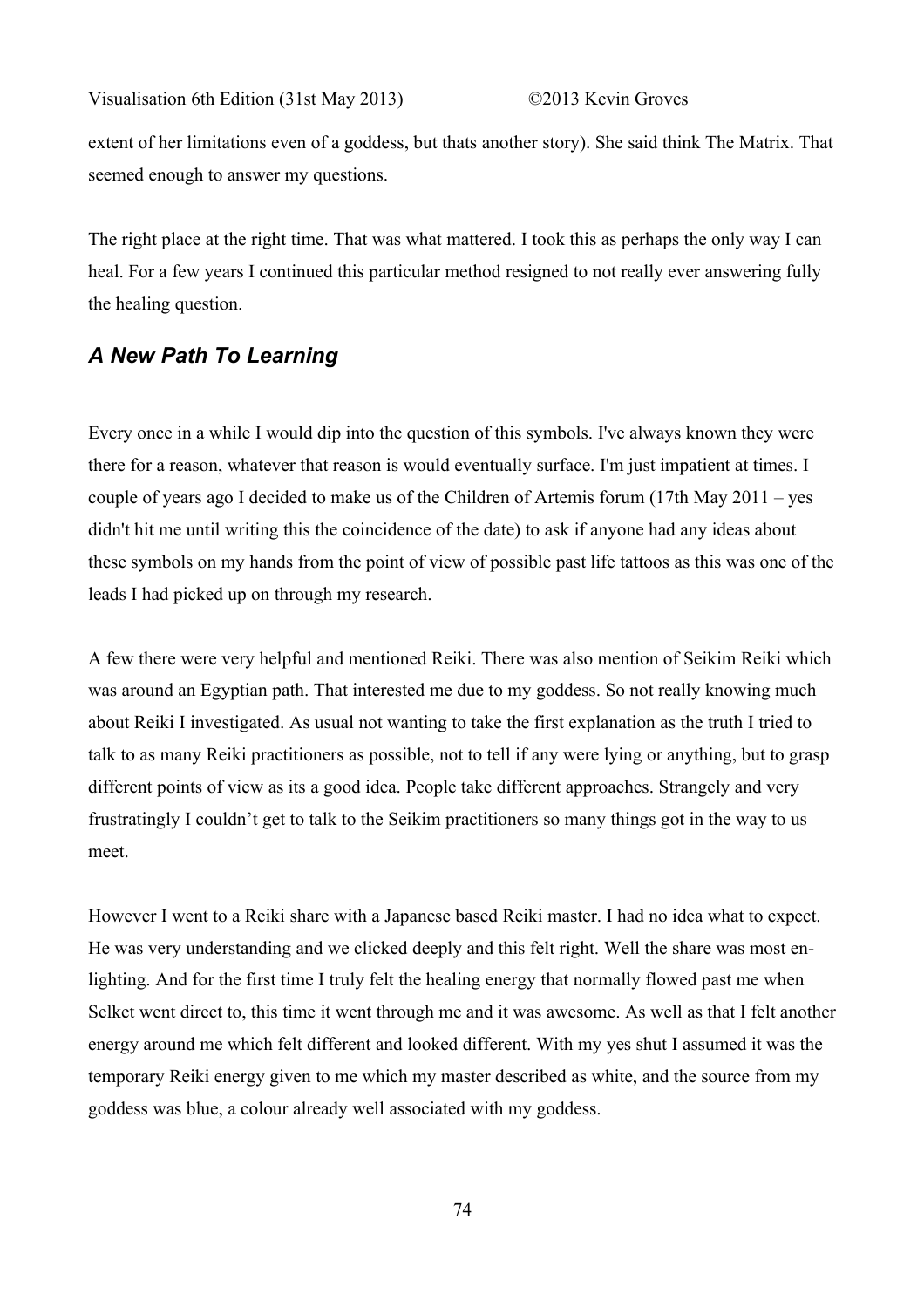The master did remark he sensed another energy flowing from me, different but not a problem. We talked quite a bit after that and we discussed training. I decided to consult Selket. I didn't need to really. The moment I asked her if this training is something I should do I was almost thrown from my seat by Selket echoing around my head with yes, do it, just do it, you have no choice. I took that as a yes then and embarked on two and a half years of exploring Reiki.

Now although this system and methods, beliefs and everything about it is not really my path it was still highly educational. And like many aspects of my path such as projection where my experiences have all been instinctual, a formal method of approach from reading and instruction, I have learnt much from this healing form, it hasn't replaced that given by my goddess. It has taught me how to understand, use and explain what I have, with words and methods that have definite form other than just wild stabs in the dark.

#### *What I have learnt*

Both forms of energy combine as and when I need it to and one way I explain that is visualising a DNA double helix. One strand being the white Reiki light and the other the blue of my goddess. Usually when I see it flow the white is outside with a variable sized blue core. Both feel so good together.

As well as this I have after 20 years finally grasped the knack to using my hands, the heat and how to allow it to flow. That was a major exciting point to finally understand what that heat suddenly appearing meant. For example the slight prickles I would feel as the heat builds in my hands I have been able to identify as similar to the Reiki Byosen practice which identifies something in need of healing focus. The release of the healing flow that at my early steps I failed to grasp, I now understand was due to the way I approached the intent. I was too forceful, with it, I kept trying to push, like blowing hard, whereas I should have let it flow, with an out breath. Subtlety is key.

I have these two forms. So what? Do I embrace Reiki to the detriment of what my goddess has given me? no. it helps explain what she could not or would not. I feel she had her reasons not to tell me as I wasn't perhaps ready to embark on that part of my journey. I am now. And even though I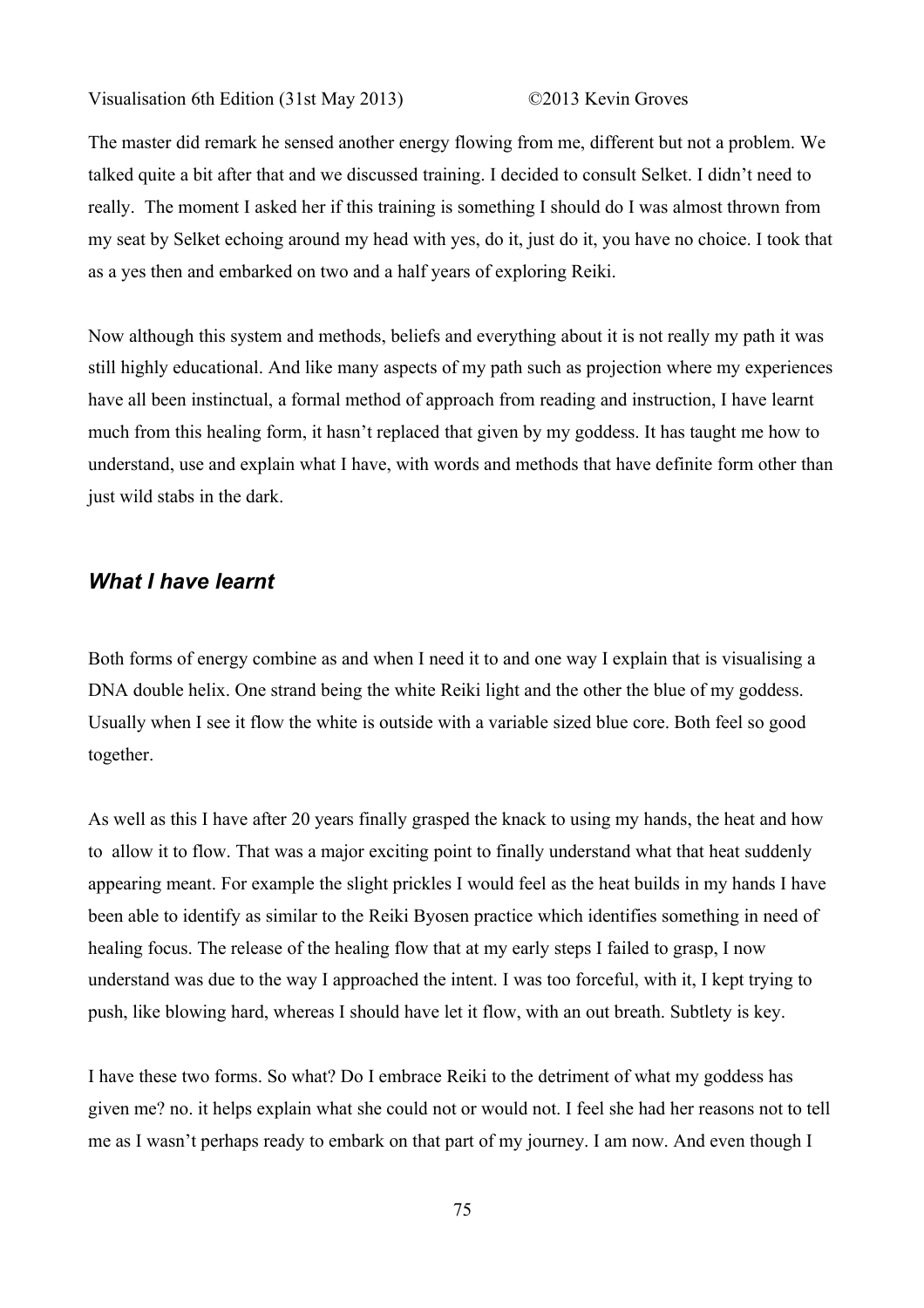have this popular therapy I still prefer to use and call upon my goddess, its raw, yes, but she and on the occasions I call her sisters to embark on a healing request it has proved effective. I feel sure that there is much more to come. As the channel that flows from her grows in strength and my willingness to allow this. Much more I shall learn.

The symbols? Well there is still more to come there, for example, until recently I never thought it was worth trying to use visualised forms of symbols. With the what I've learnt from Reiki the symbols could well prove useful and have show there is some kind of power there when visualised as part of any healing I use. I hesitate to actually say what though. I'm not sure, when I used them for the first time I received a huge amount of imagery of various events in my life that don't make sense and a great feeling of time and space. More to explore there and I am now sure that will come in time. What precisely will come I am looking forward to find out.

## *How Does This Apply To You?*

That has and is my journey. Fine for me, but what about those of you unsure about what you may have. Perhaps this may give some hope that it will become clear (eventually), perhaps some of those experience may mirror yours and you can feel that you might be on the right path after all.

I do believe that we all have the capability to heal. And of course the Reiki methods do prescribe that anyone can do it as its channelled, so they may well be right. In my case I connected with my goddess and although they say a source independent of any particular ethos, just a source of light energy whatever, my source maybe of similar origins. Maybe that is all that is required. A connection to something. My early days the connection might not have been strong enough and/or lacked focus, the flood that could have entailed if I had opened more to my goddess may have been different. I don't know. I accept it and work with it. I work with wonder, love and acceptance that I do this for others through the will of my goddess. Rightly or wrongly.

### *Objective Skills*

Meditation methods I have used over the years have been varied. Of course there is the much touted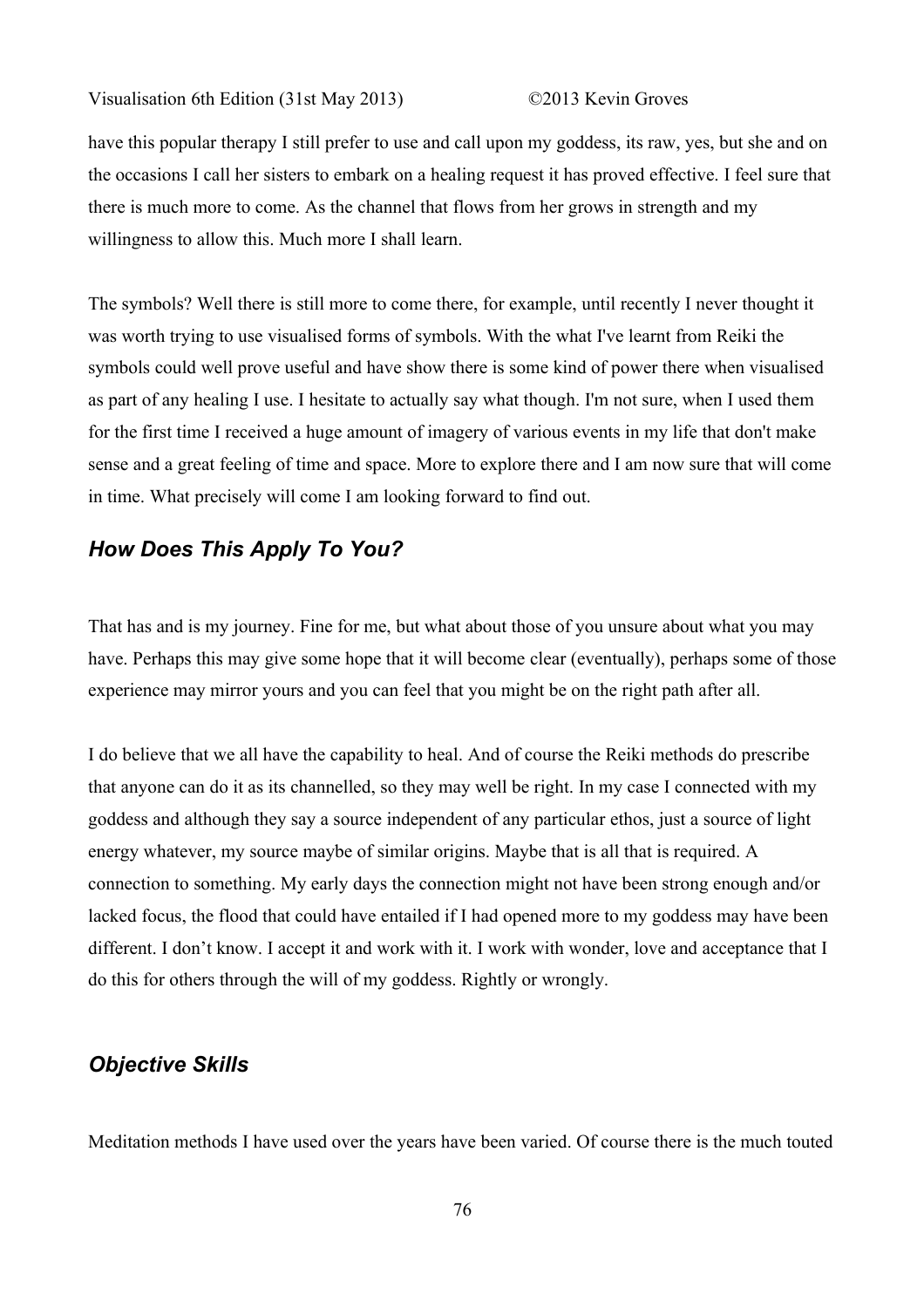guided meditation I use with water. Trace work is a personal journey not so much that useful as far as healing others goes this may have helped form my potential to use these symbols when I had reached the right stage in my path. Don't know there.

I'm not a herbalist so potions and concoctions are not my way although they have a long established part in many systems for healing and so I do suggest delving into that if you have the skills and knowledge. Knowledge is key for them and serous harm can occur if you are not careful. Along same lines food in general does play a healing role, you have psychological aspects of comfort food which can be both healthy or unhealthy depending on what connections you have with that particular food stuff, and of course eating a healthy well balanced diet is a good move although this provides long term health benefits. It all helps but people chop and choose what is good for them, I am guilty of that like many, so long as you try or at least aware you are making positive steps.

In regards to this particular session which is focused on energy working, in essence my particular skill which appears to closely match of Reiki leads to the conclusion for me that healing or energy work is how healing generally works.

In both situations I become the eye of the storm so to speak, I feel the flow around me. When I have reached out my hand into the storm, it feels like electrical flow, static. Feels like the same energy I get when spell casting. Maybe because as it comes from my goddess I can explain this thought with a piece of text that is part of my evocation to Selket.

> It is not I who utters it It is not I who repeats it It is Selket who utters it And it is she who repeats it

This is from the Leiden medical papyrus and is usually associated with Isis but frequently occurs for others. It is a clear indication that magic and/or healing with it was assumed to come from a channelled source.

If this applies across all paths then to find your own healing skills is it just a matter of asking?